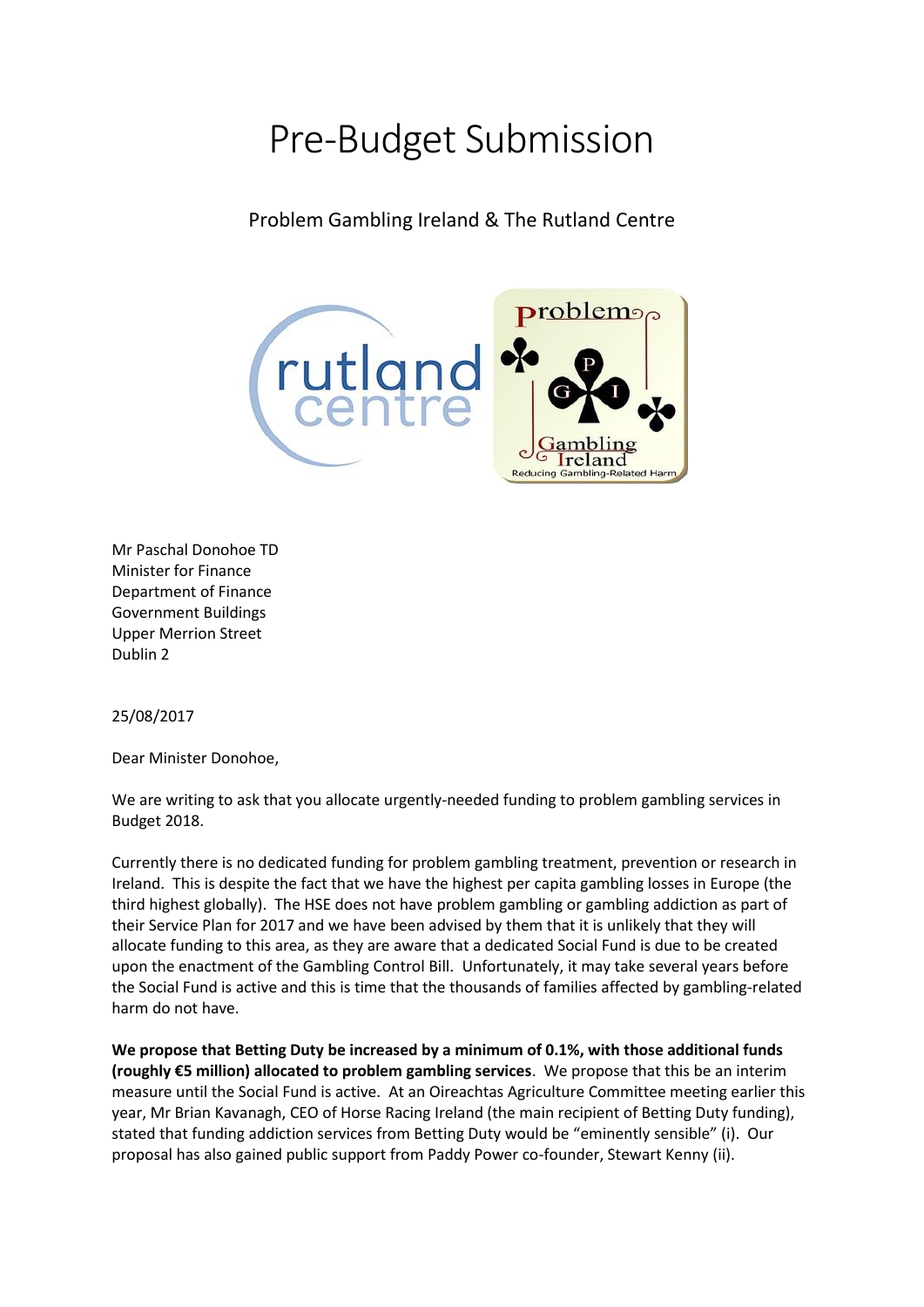Currently Ireland has the lowest Betting Duty in Europe. The equivalent turnover rate in the UK is 1.5%. We feel that this leaves plenty of scope for an increase, without adversely affecting either the Horse Racing and Greyhound industries or the gambling industry.

According to an estimate from the Institute of Public Health in Ireland, there are somewhere between 28,000 and 40,000 problem gamblers in Ireland. International research has shown that, for every problem gambler, an additional 8-10 people's lives are negatively affected. Even at the lower end of the scale, this would mean that there are in the region of 250,000 people in Ireland who are experiencing gambling-related harm.

In July of this year, Taoiseach Varadkar stated that gambling can give rise to "people becoming addicted, impoverished and unwell as a consequence" (iii). We strongly believe that it is time for the State to recognise problem gambling as a serious public health issue in Ireland.

We urge you to use any increase in Betting Duty in Budget 2018 as an opportunity to help people whose lives have been devastated by gambling addiction, as well as helping to prevent young people and other at-risk groups from developing gambling problems.

Yours Sincerely

Maebh Leahy **Barry Grant** CEO CEO Rutland Centre **Problem Gambling Ireland** Tel: 01-4946358 Tel: 089 241 5401 Email: [maebhleahy@rutlandcentre.ie](mailto:maebhleahy@rutlandcentre.ie) Email: [info@problemgambling.ie](mailto:info@problemgambling.ie)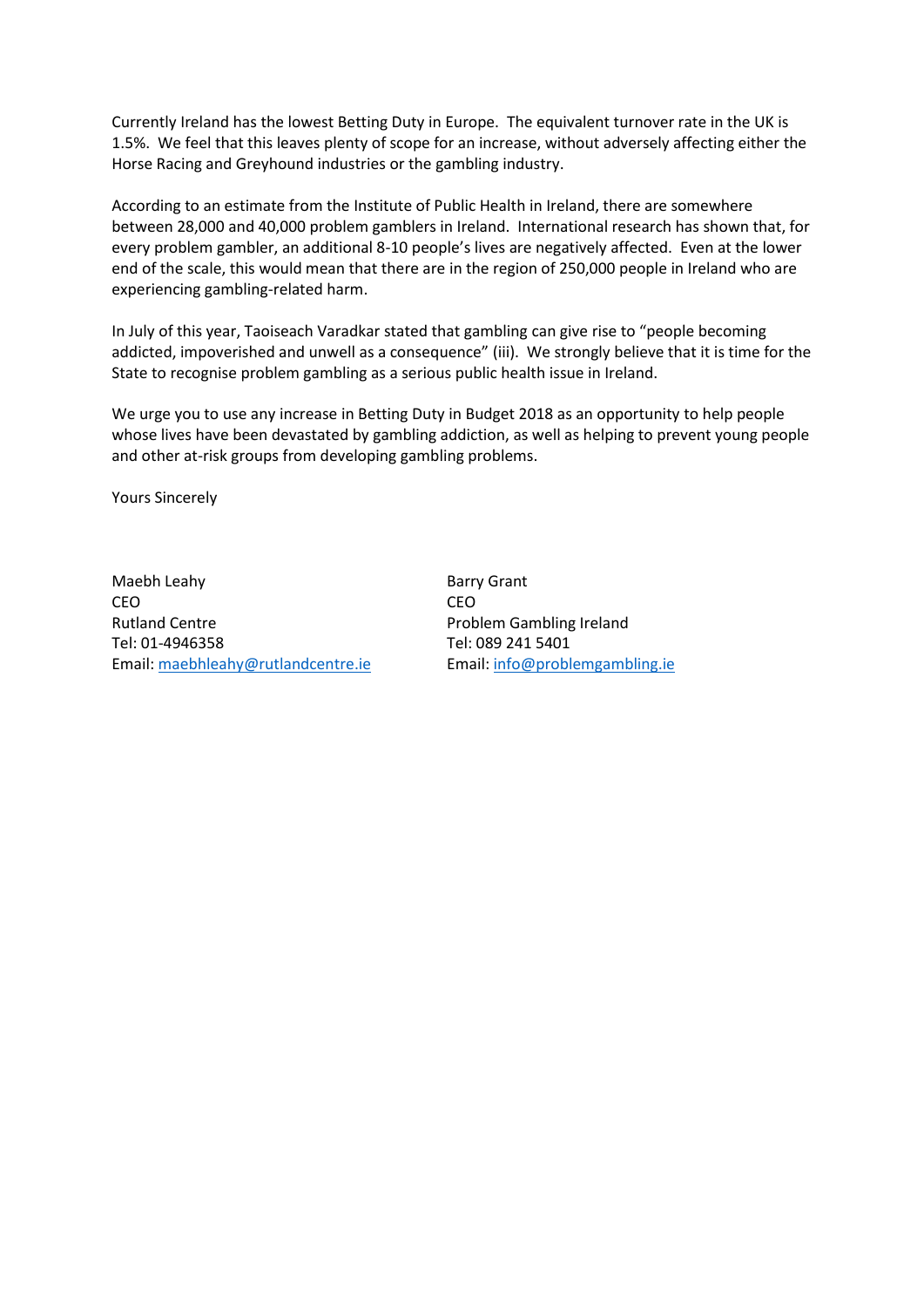### Pre-Budget Submission Summary

- There are estimated to be between 28,000 and 40,000 problem gamblers in Ireland.
- For every problem gambler, an additional 8-10 people's lives are negatively affected.
- Ireland has the highest gambling losses, per resident adult, in Europe the third highest in the world.
- There is currently no statutory funding for problem gambling treatment, prevention or research.
- The HSE does not include gambling addiction in its 2017 Service Plan.
- The financial cost to the exchequer of problem gambling could be somewhere between €21.2 million and €98 million.
- In 2010, the Institute of Public Health in Ireland stated: "From an economic perspective, evidence suggests that the health and social costs of problem gambling exceed government revenue gained from gambling taxes and businesses"
- Ireland has the lowest Betting Duty in Europe. Over the past 15 years, while the gambling industry's profits have increased dramatically, its tax liability has decreased from 5% to 1%.
- The effective turnover tax rate for gambling services in the UK is 1.5%.
- In the UK, voluntary contributions by the gambling industry, to fund problem gambling services have been shown not to work.
- Currently all funds raised from Betting Duty are dedicated to the Horse Racing and Greyhound Fund. Brian Kavanagh, CEO of Horse Racing Ireland (the main recipient of Betting Duty funding), stated that funding addiction services from Betting Duty would be 'eminently sensible'
- A minimum increase in Betting Duty of 0.1% would raise in the region of €5 million Euros, which could be allocated to problem gambling services. This could be an interim measure, until such time as the Social Fund (outlined in the Gambling Control Bill) is active.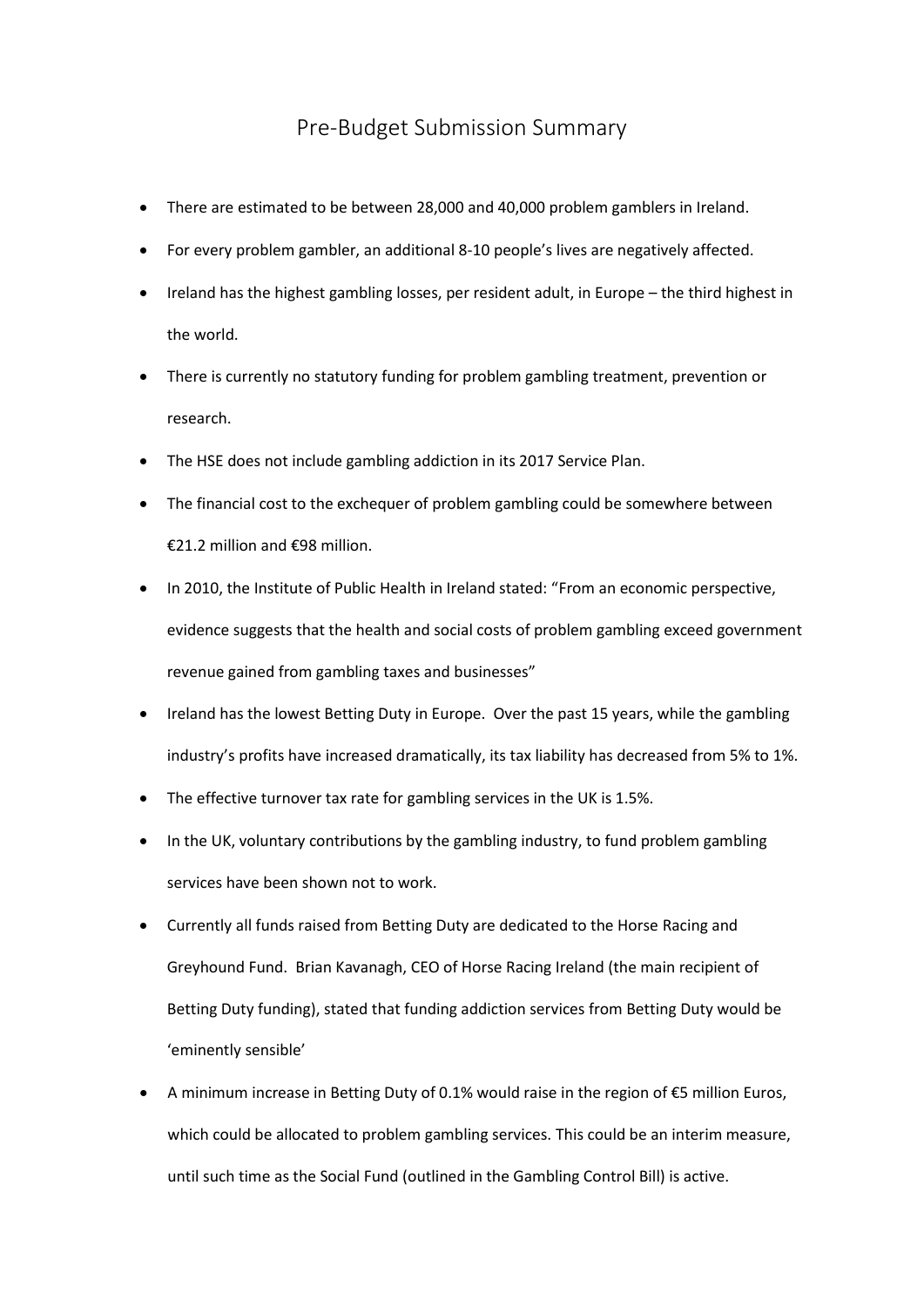**Background**: The Betting Tax, up until May 2002, was 5% (€68.1 million in revenue to the exchequer from land-based betting only, in 2001) [1]. It was then reduced to 2%. It was reduced to 1% in Budget 2006. Tax revenues (Traditional Betting Duty) have stayed between €25 million and €27.7 million since 2011 [2] – this is despite huge increases in turnover by the gambling industry. In fact, it is interesting to note that the 2008 net receipts to Revenue were almost as high as the 2003 receipts – when Betting Duty in 2003 was double the 2008 rate (see Figure 2, below). On August  $1^{st}$  2015, Betting Duty and Betting Intermediary Duty for remote bookmakers came into effect. The first fullyear figures (2016) show online Betting Duty coming in at €22.6 million (see Figure 3) [3]. This brings the total tax revenue up to €50.7 million (up from €26 million in 2014), due to the massive market shift towards online gambling, in the intervening years. Ireland has the highest online gambling rates in the world (see Figure 1, below). We also have the highest gambling losses, per resident adult, in the  $EU$  – the third highest globally [4].



#### **Figure 1**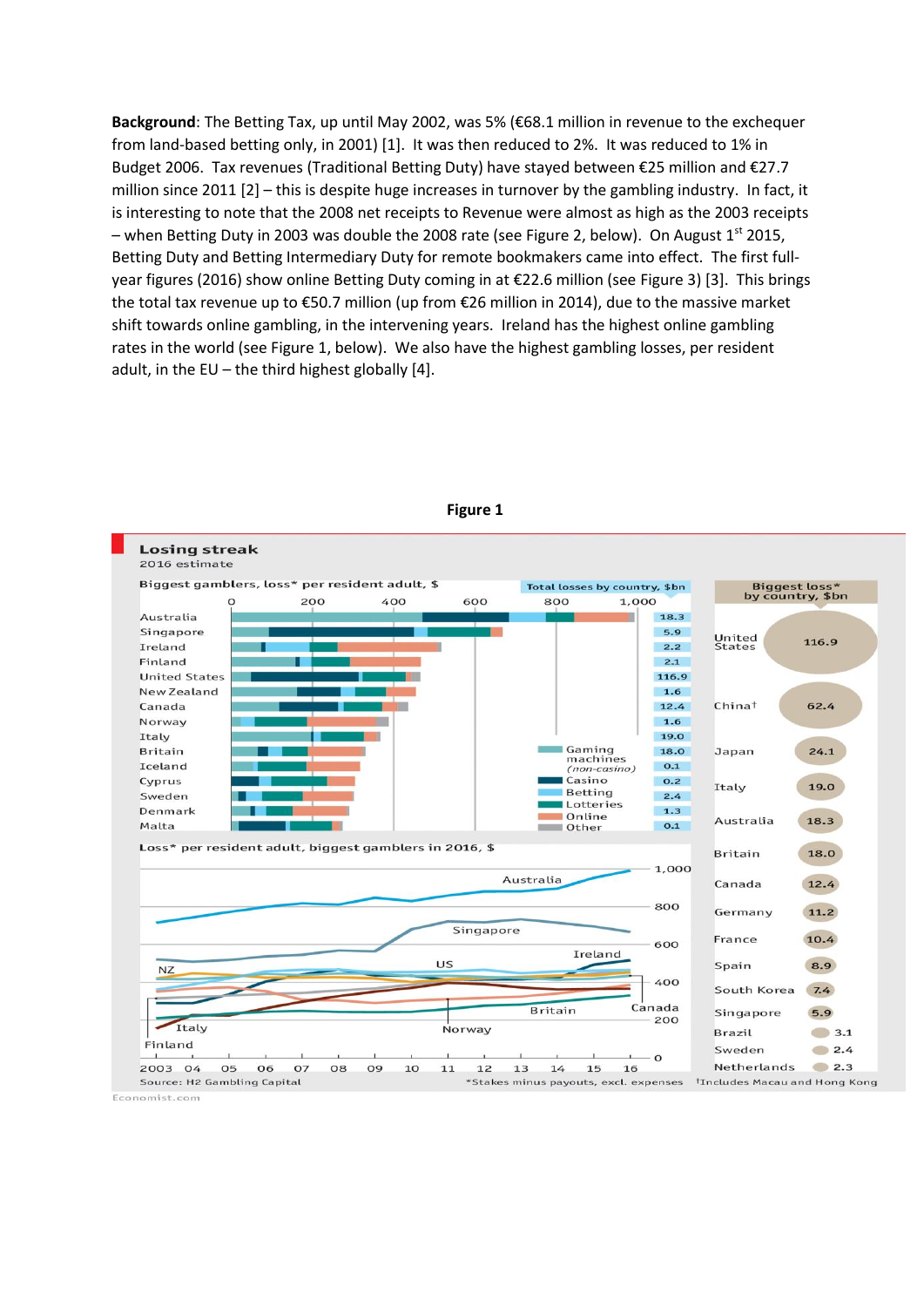#### **Figure 2**

#### **Betting Duty Yield**

59. The table below outlines the rates and yield from Betting Duty on traditional bookmakers from January 2000 to August 2014.

| Year              | Rate    | <b>Yield</b> $\epsilon$ |
|-------------------|---------|-------------------------|
| 2000              | 5%      | 58.9                    |
| 2001              | 5%      | 68.1                    |
| 2002 (1 May)      | 5% / 2% | 48                      |
| 2003              | 2%      | 38.4                    |
| 2004              | 2%      | 45.6                    |
| 2005              | 2%      | 45.8                    |
| 2006 (1 July)     | 2%/1%   | 54.3                    |
| 2007              | $1\%$   | 36.4                    |
| 2008              | $1\%$   | 36.7                    |
| 2009              | $1\%$   | 31                      |
| 2010              | $1\%$   | 30.9                    |
| 2011              | $1\%$   | 27.1                    |
| 2012              | $1\%$   | 27.1                    |
| 2013              | $1\%$   | 25.4                    |
| 2014 (Jan to Aug) | $1\%$   | 19.6                    |

**Figure 3**

|                | <b>Traditional</b><br><b>Betting</b><br>$(\epsilon m)$ | <b>Remote</b><br><b>Betting</b><br>$(\epsilon m)$ | <b>Remote</b><br><b>Betting</b><br><b>Intermediary</b><br><b>Commissions</b><br>$(\epsilon m)$ | Total $(\epsilon m)$ |
|----------------|--------------------------------------------------------|---------------------------------------------------|------------------------------------------------------------------------------------------------|----------------------|
| 2016           | 28.1                                                   | 20.7                                              | 1.9                                                                                            | 50.7                 |
| Jan - Jun 2017 | 14.0                                                   | 10.6                                              | 0.9                                                                                            | 25.4                 |

#### **Cost to the State**

In 2016, the UK's GambleAware study (completed by the Institute for Public Policy Research) [5], found that the societal cost of problem gambling was somewhere between £260 million and £1.2 billion per year. When this is translated, on a per capita basis, to the Irish population, it would mean that we experience a financial cost to the exchequer of somewhere between €21.2 million and €98 million. This is a direct conversion and does not account for the fact that Ireland has the third highest gambling losses, per capita, globally – while the UK is in tenth place. The report looks at costs in the areas of housing, health, criminal justice, welfare and employment.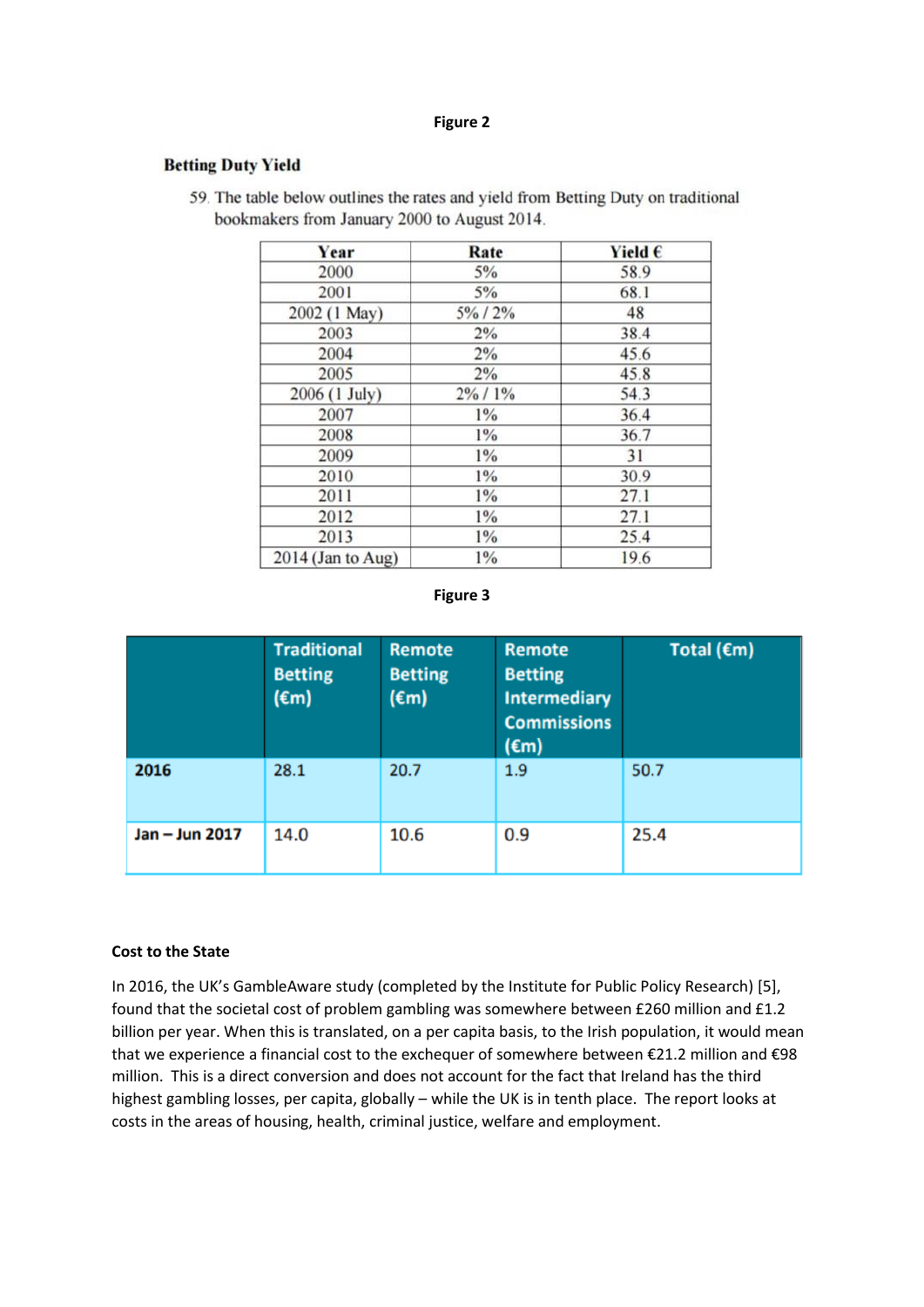In 2010, the Institute of Public Health in Ireland stated: "From an economic perspective, evidence suggests that the health and social costs of problem gambling exceed government revenue gained from gambling taxes and businesses" [6]

## Our Proposal

We propose that the Department of Finance consider allocating 0.1% of all forms of Betting Duty, to the provision of problem gambling treatment and prevention services. We propose that this be paid by the providers, not consumers. While we are cognisant of the fact that governments are generally not in favour of hypothecation (ring-fencing) tax revenues, a precedent has been set by the Department in relation to ring-fencing Betting Duty funds in order to support the Horse-Racing Industry of Ireland and Bord na gCon. Both organisations are also gambling providers. According to Horse Racing Ireland's 2015 Annual Report [7], they had a turnover of €79.3 million from Total Tote Betting. Their biggest source of net income, however, was the €54.4 million they received from the Horse and Greyhound Racing Fund. In the same year, Bord na gCon received €13.6 million from the Fund [8]. The full allocation to the Fund for 2017 was €80 million [9] – up from €54 million in 2014.

An interim measure of a 0.1% allocation to gambling treatment and prevention services would raise in the region of €5 million, at current rates. While this may seem like a large sum, it is worth noting that New Zealand, with a population smaller than Ireland's, raises roughly €12 million per year for problem gambling service provision [10], through a problem gambling levy (roughly 10% of this comes from their National Lottery). New Zealand lies in sixth place in the global gambling losses (per capita) table, while Ireland is in third place. Currently, there is no dedicated statutory funding for gambling addiction in Ireland. The HSE have advised us that gambling addiction is not currently in their service plan.

We see this proposed intervention as an interim measure, as we anticipate that a Social Fund will be created - if and when the Gambling Control Bill is enacted. If no interim funding is made available, somewhere between 252,000 and 440,000 people in Ireland (when family and friends are included) will continue to be impacted by gambling-related harm, with no dedicated funding to support them.

It is worth noting that the U.K. tax rate on gambling is 15% on Gross Profits - this works out as an effective tax rate of approximately 1.5% on turnover. This results in UK bookmakers paying approximately 50% more tax on turnover than their Irish counterparts. Also, the Department of Finance stated: "The explosion in the use of mobile phones, laptops and other electronic communication devices has greatly facilitated the migration of punters to the remote sector. Accordingly, until such time as the playing field for the traditional and remote bookmaker has been levelled, in so far as taxation is concerned, the rate had to be kept at low levels" [1]. As the playing field has been levelled, since the introduction of Betting Duty and Betting Intermediary Duty for remote bookmakers, in August 2015, we hope that the Department of Finance might now consider moving Betting Duty rates towards higher levels.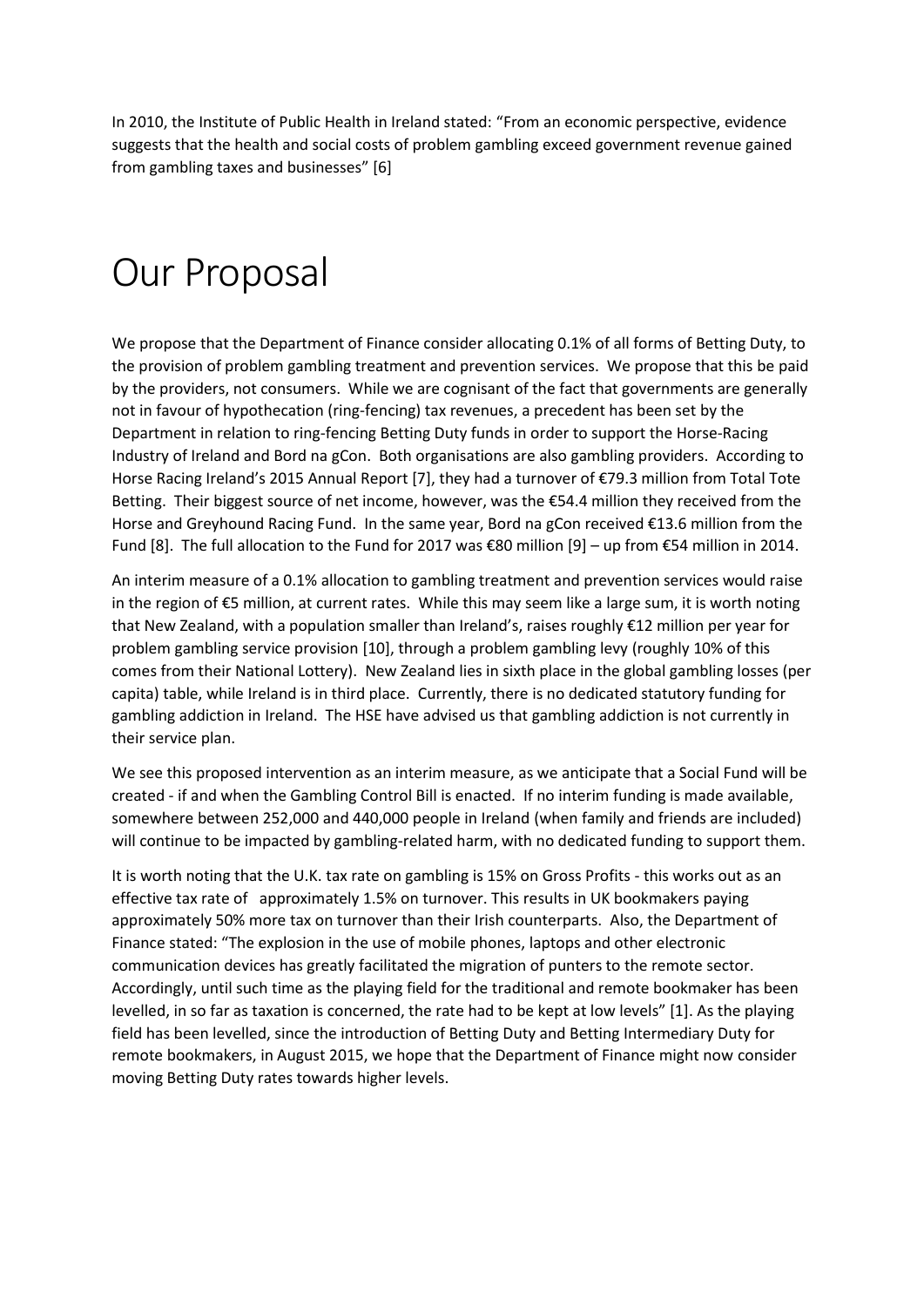We see the following alternatives for ringfencing 0.1% of the Betting Tax:

- **1. An increase of 0.1% on the current Betting Tax**: This is our preferred option. It has no negative impact on the Horse Racing and Greyhound industries and would still keep Betting Tax in Ireland among the lowest in the world (if not the lowest). It also serves to help the gambling industry prepare for the introduction of a Social Fund levy, upon the enactment of the Gambling Control Bill. As previously mentioned, gambling industry turnover and profits have increased over the past 20 years, while taxes raised from the sale of gambling products have decreased.
- **2. 10% of the current Betting Tax to be allocated to treatment and prevention**: This would mean a decrease in funding to the Horse Racing and Greyhound industries and no increase in taxes for the highly profitable gambling industry, which has seen its tax liability decrease dramatically over the past 15 years.
- **3. The consumer pays 0**.**1%**: This would amount to a form of 'double-taxation' for the consumer, as the vast majority of gamblers operate at a net loss. The Irish Bookmakers Association, in their 2015 Betting Industry Report, have already outlined various reasons as to why taxing the consumer is not a viable approach. These include: a decline in industry turnover, increased illegal betting activity, a loss in commercial appeal and a move to non-Irish registered online operators [11].

We propose that the funds be disbursed by the Department of Justice, as they have responsibility for gambling legislation and will be responsible for the disbursement of the Social Fund, if and when it becomes available.

The New Zealand model of distribution could be used as a template for distribution of funds [12]. This would see roughly 35% going towards treatment services and the remainder going towards primary prevention, awareness/education, helpline services, research and evaluation. Based on figures provided by the Rutland Centre, the average cost of residential treatment for gambling addiction is roughly €7,500. The proposed increase would result in an additional 233 people being able to access residential treatment. Free and/or subsidised access to treatment would greatly increase help-seeking among problem gamblers, who often only seek help when they (and often their family) are in serious financial difficulties.

While the Irish gambling industry have been vocal in their support of a voluntary contribution model for responsible gambling interventions [13], this model has been shown, quite clearly not to work. In the UK, where gambling industry contributions to the Responsible Gambling Trust are on a voluntary basis, only 63% of licence-holders contributed in 2014-2015. This equated to roughly £6.5 million in donations from an industry which had a Gross Gambling Yield (the amount retained by operators after the payment of winnings, but before the deduction of operating costs) of £10 billion over the same period (not including the National Lottery) [14].

In her speech at the recent World Regulatory Briefing on Responsible Gambling Innovation (London, September 2016) [15], Sarah Harrisson, CEO of the UK Gambling Commission, made the following statement: "in 2015, under the current voluntary arrangements, the industry contributed over £6.5m to RGT for research, education and treatment under the voluntary funding arrangements. By contrast £120m was spent on TV advertising in the same year. That cannot be right. £6.5m is nowhere near enough. If the RGT were able to rely on a minimum of 0.1% of every operator's GGY, that would provide a ballpark figure of £10-£11m - which is beginning to be a much more credible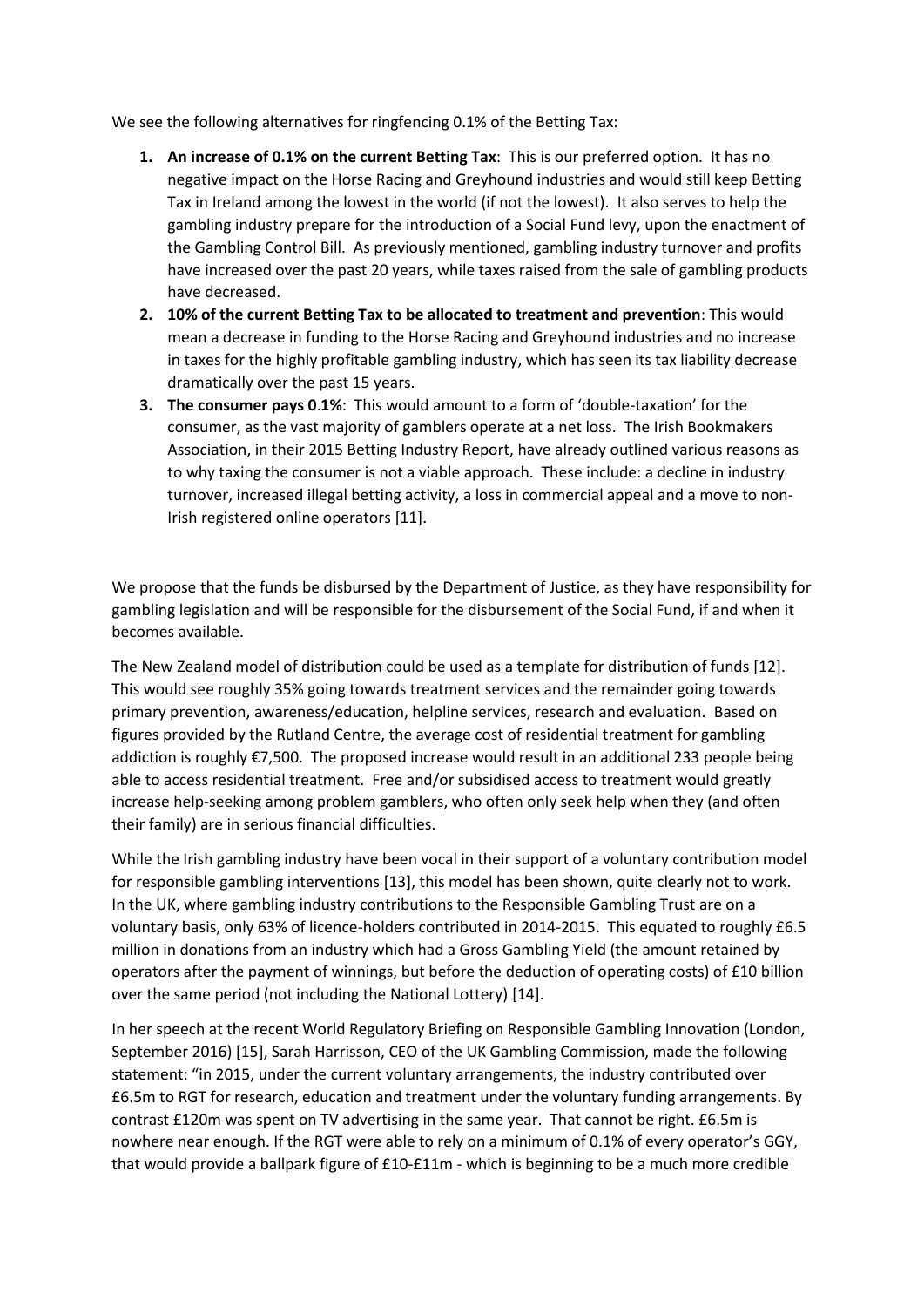sum for such an important task. From the Commission's perspective, it doesn't matter too much how the industry shares this funding responsibility but I would expect the industry itself to care very much about this. How can it be fair that some operators, large and small, contribute year in and year out while others get a free ride?"

#### **Conclusion:**

There is an urgent need for statutory funding of problem gambling treatment and prevention services. This has been clearly highlighted by research funded by the Department of Social Protection [16]. Online gambling, which is highly popular in Ireland, has been shown to be three times more likely to cause a person to develop a gambling problem. Immediate action must be taken in order to provide services for problem gamblers and their families - which are independent of the gambling industry. While we look forward to the enactment of the Gambling Control Bill and the establishment of the Social Fund, the current vacuum of service-provision for problem gamblers and their families is causing serious damage at an individual, familial, community and societal level in this country. Our status as Europe's leaders in gambling losses is not matched by the level of supports provided to those experiencing gambling-related harm. We urge the Minister to consider actioning our proposal in the 2018 Budget.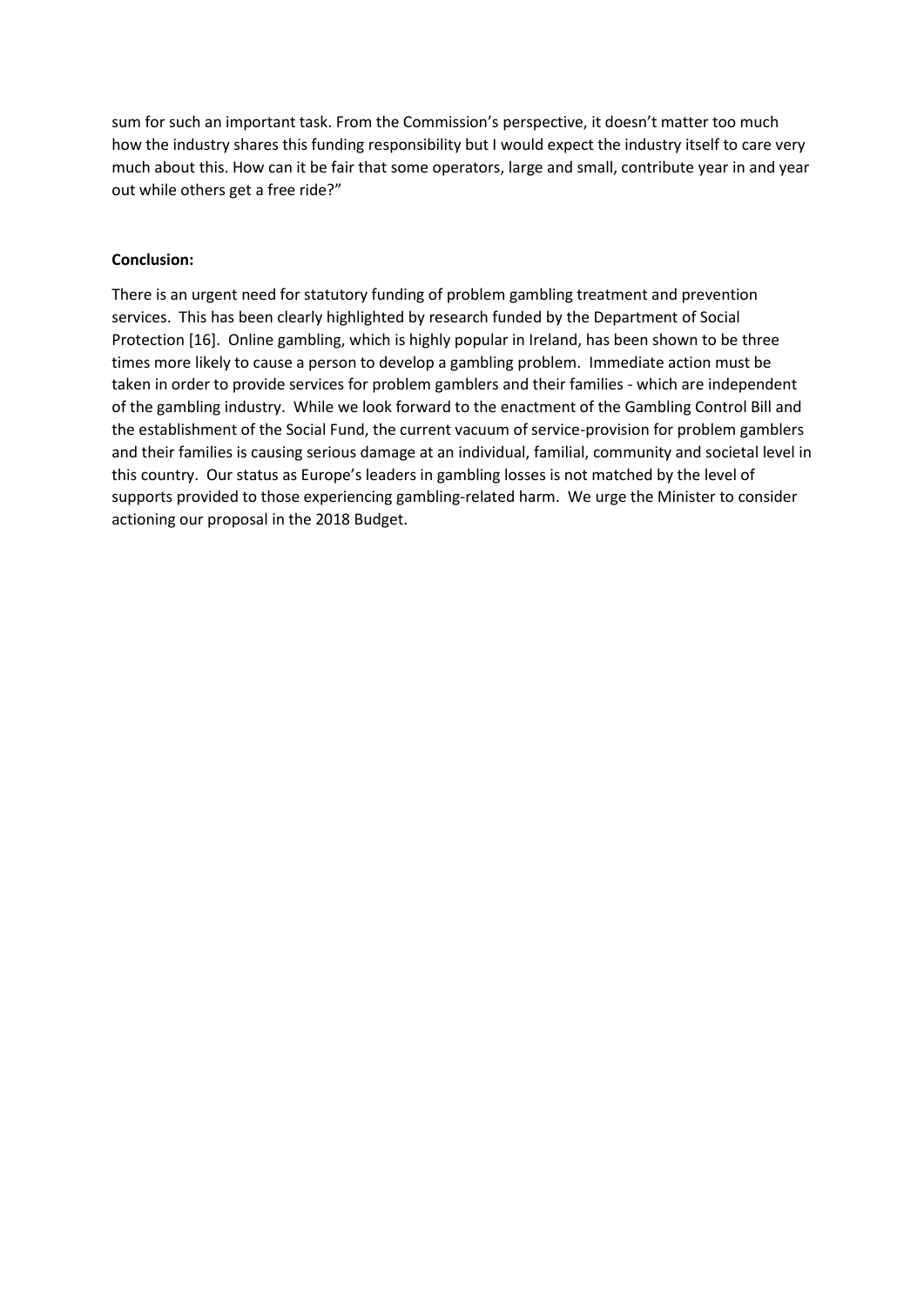#### **References:**

(i) Joint Committee on Agriculture, Food and the Marine (Debate). Tuesday,  $7<sup>th</sup>$  March, 2017. Brian Kavanagh, CEO of Horse Racing Ireland, presenting to the Committee:

[http://oireachtasdebates.oireachtas.ie/Debates%20Authoring/DebatesWebPack.nsf/committeetake](http://oireachtasdebates.oireachtas.ie/Debates%20Authoring/DebatesWebPack.nsf/committeetakes/AGJ2017030700002?opendocument#L00100) [s/AGJ2017030700002?opendocument#L00100](http://oireachtasdebates.oireachtas.ie/Debates%20Authoring/DebatesWebPack.nsf/committeetakes/AGJ2017030700002?opendocument#L00100)

(ii) Letter to the Irish Times. Stewart Kenny, Co-Founder Paddy Power. Monday, July 31st, 2017. [https://www.irishtimes.com/opinion/letters/a-way-to-tackle-problem-gambling-](https://www.irishtimes.com/opinion/letters/a-way-to-tackle-problem-gambling-1.3171413?mode=amp)[1.3171413?mode=amp](https://www.irishtimes.com/opinion/letters/a-way-to-tackle-problem-gambling-1.3171413?mode=amp)

(iii) The Journal, July  $11<sup>th</sup> 2017$ .

[http://www.thejournal.ie/gambling-age-limit-3491216-Jul2017/?utm\\_source=shortlink](http://www.thejournal.ie/gambling-age-limit-3491216-Jul2017/?utm_source=shortlink)

1. Department of Finance. General Excise Duties (Tobacco, Alcohol, Betting and Others), 2014. <http://www.finance.gov.ie/sites/default/files/14.02%20General%20Excise%20Duties.pdf>

2. Revenue Breakdown of Betting Duties, 2011 – 2015. <http://www.revenue.ie/en/corporate/documents/statistics/excise/betting-duty-receipts.pdf>

3. General Excise Paper – Tobacco Products Tax, Alcohol Products Tax and Betting Duty. Tax Strategy Group. Department of Finance. 25<sup>th</sup> July 2017. [http://www.finance.gov.ie/sites/default/files/TSG%2017-07%20-%20General%20Excise%20-](http://www.finance.gov.ie/sites/default/files/TSG%2017-07%20-%20General%20Excise%20-%20GK.pdf) [%20GK.pdf](http://www.finance.gov.ie/sites/default/files/TSG%2017-07%20-%20General%20Excise%20-%20GK.pdf)

4. The Economist. February  $9<sup>th</sup>$  2017. The World's Biggest Gamblers. <http://www.economist.com/blogs/graphicdetail/2017/02/daily-chart-4>

5. Institute for Public Policy Research. Cards on the Table: THE COST TO GOVERNMENT ASSOCIATED WITH PEOPLE WHO ARE PROBLEM GAMBLERS IN BRITAIN. December 2016. [http://www.ippr.org/files/publications/pdf/Cards-on-the-table\\_Dec16.pdf?noredirect=1](http://www.ippr.org/files/publications/pdf/Cards-on-the-table_Dec16.pdf?noredirect=1)

6. The Institute of Public Health in Ireland. Developing a population approach to gambling: Health issues. December 2010.

[http://www.publichealth.ie/files/file/Developing%20a%20population%20approach%20to%20gambli](http://www.publichealth.ie/files/file/Developing%20a%20population%20approach%20to%20gambling.pdf) [ng.pdf](http://www.publichealth.ie/files/file/Developing%20a%20population%20approach%20to%20gambling.pdf)

7. Horse Racing Ireland Annual Report 2015. [http://opac.oireachtas.ie/AWData/Library3/AFMdocslaid081216\\_152213.pdf](http://opac.oireachtas.ie/AWData/Library3/AFMdocslaid081216_152213.pdf)

8. Parliamentary Question from Catherine Murphy, TD, to Minister Michael Creed, in relation to funding provided to Bord nag Con. February 21<sup>st</sup> 2017. <https://www.kildarestreet.com/wrans/?id=2017-02-21a.1354>

9. Parliamentary Question from Catherine Murphy, TD, to Minister Michael Creed, in relation to funding provided to Bord nag Con and Horse Racing Ireland. February 21<sup>st</sup> 2017. <https://www.kildarestreet.com/wrans/?id=2017-02-21a.1345>

10. Associate Health Minister, Peter Dunne, New Zealand. New three-year strategy to address gambling harm. Press Release, 27th May 2016. [https://www.beehive.govt.nz/release/new-three](https://www.beehive.govt.nz/release/new-three-year-strategy-address-gambling-harm)[year-strategy-address-gambling-harm](https://www.beehive.govt.nz/release/new-three-year-strategy-address-gambling-harm)